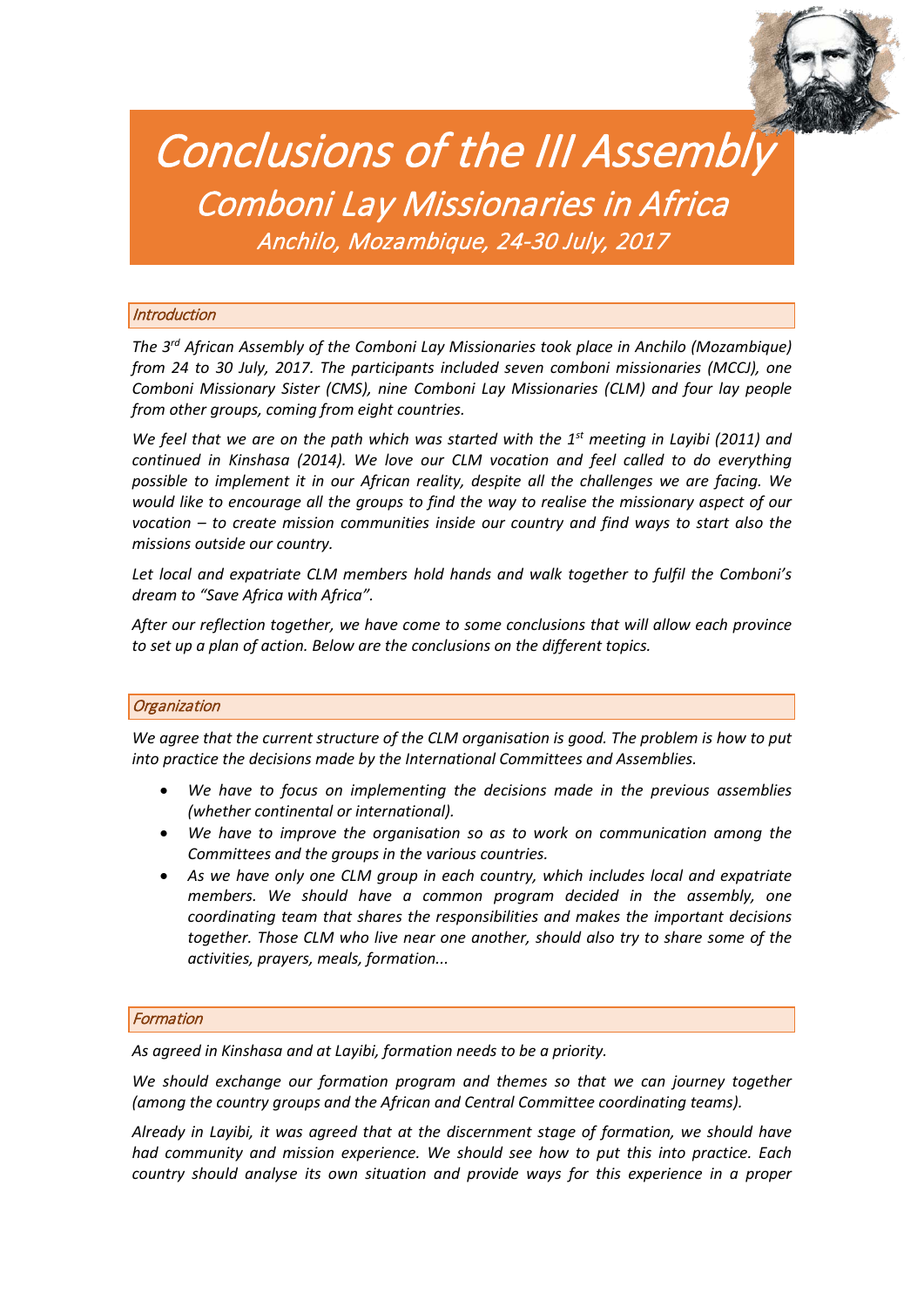*manner – having concrete program of activities and prayers, a person to take care of the candidates during the experience, the length of experience (like from 3 to 4 weeks). If in the country there is a community of CLM, the experience should take place there; otherwise the candidates should be accompanied by the CLM at another venue. If there is no CLM community, we can think about going to other provinces, or to organize it in collaboration with the MCCJ or the CMS.*

# Mission Fields

*Going to the mission "ad gentes" is still a great challenge if we talk of the African reality, mostly because of the economic situation, the different circumstances of family environment and the lack of proper preparation.*

- *We should think about not only going abroad, but also about getting involved inside our own countries. We should go out to our own people, our own poor and abandoned, maybe in other parts of the country. We should analyse where people need our presence and ministry, considering our own possibilities.*
- *We should encourage our people to consider the possibility of going out of their own countries. We should analyse the challenges and solutions also with the province.*

# **Finances**

*We agreed that we should continue to follow the agreement of Kinshasa:*

- *We want to include the financial aspect in our spiritual life, in order to live a life based on Providence. In this context, we ask the groups to include the topic on our we relate to money in our formation programs, placing our stability and confidence in God.*
- *In the process of our financial autonomy, we invite the various groups to form their members in the various economic aspects, such as the development projects based on the local needs, the search for funds, keeping the accounts…*
- *Knowing that we all belong to the CLM Family, we are called to be responsible for and to support the group. In this sense, all the CLM must contribute to the fund of the local group. From this fund, the group in turn should contribute to the international common fund, managed by the CLM Central Committee.*
- *We are also called to inspire the local Church and all people of good will to support our missionary activity.*
- *In order to reach our financial autonomy, we invite the groups to start fund-generating activities such as in the field of agriculture, animal husbandry, pharmacies, videos, internet and photo-copying centres, production of local handicrafts, conferences, formation, dialogue and promotion of various events.*
- *It is not enough to engage in projects, as we are also called to give financial reports with great transparency (ledgers, bank accounts with more than one signature…).*

# The Comboni Family

- *We should collaborate with the Comboni Family, by being present during the various events, feasts and assemblies, when invited. We should also take initiative by organising the different programs together.*
- *Where there are other groups who live the same charism, we should get to know one another and find ways of collaboration.*